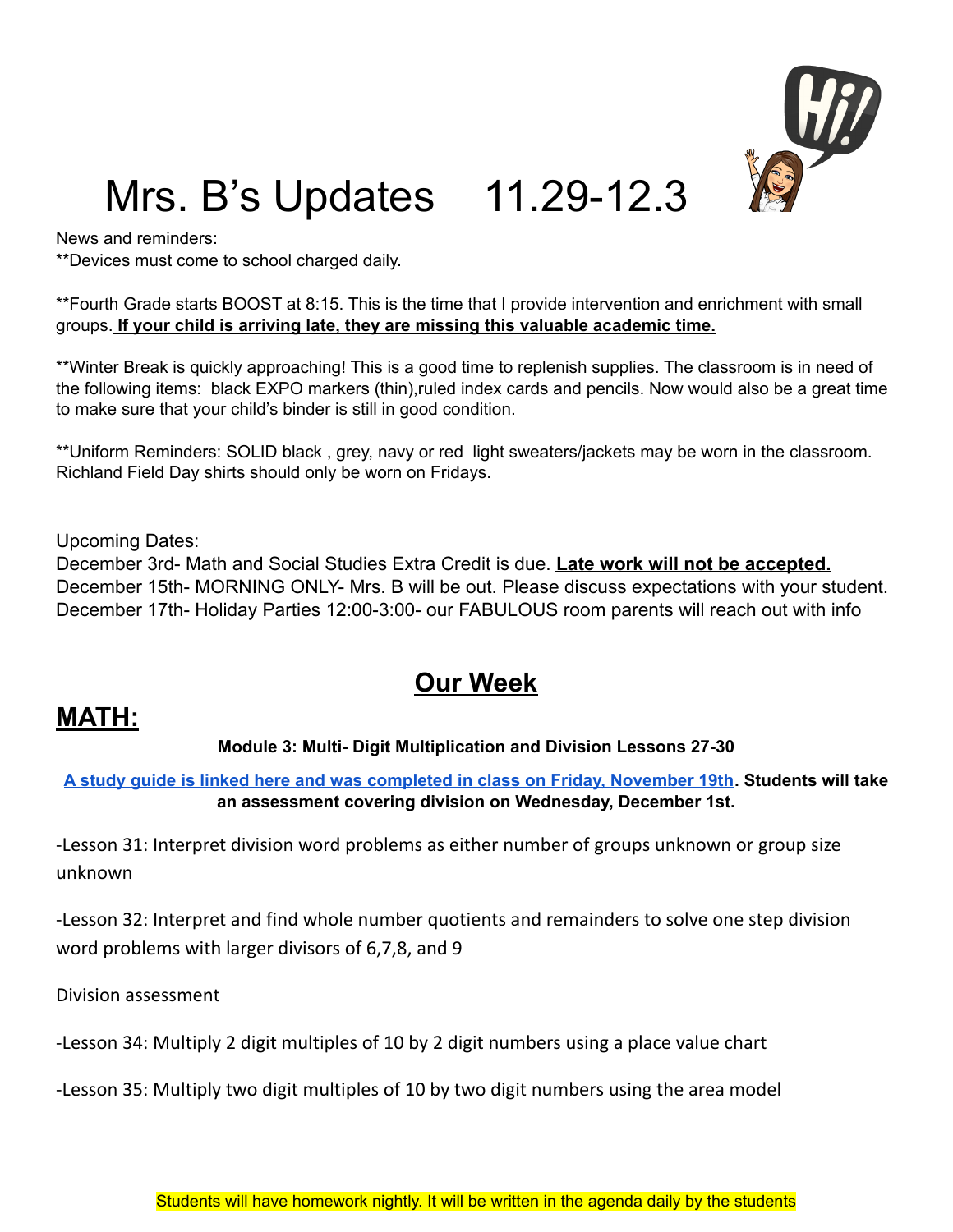#### **Friday: Math Facts Quiz- Per student basis**

#### **Please continue to practice math facts on a regular basis. I will hold off on moving both classes to mixed facts until after Winter Break, however students who have passed the 12's facts will not have a quiz until we return.**

An extra credit opportunity came home with students on November 19th. The extra credit will count as 1 classwork grade. Students will be given a list of IXL skills to choose from. Students will need to earn a SmartScore of 100 on 5 of those skills between November 19th and December 3rd. Late work will NOT be accepted. Detailed directions were given to students on the 19th.

#### **Social Studies: 4-01 (2 weeks) Chapter 8- The Louisiana Purchase Assignments are linked on [Assignments](https://schools.scsk12.org/Page/14428) Tab of my page on the Richland Website** Monday: Flashcards Chapter 8 Begin Study Guide Questions Chapter 8

Continue Jefferson vs. Hamilton Poster

Tuesday: Vocabulary Review-KAHOOT - devices MUST be charged Study Guide Questions Chapter 8 First Hamilton Song Continue Jefferson vs. Hamilton Poster

Wednesday: Vocabulary Review- KAHOOT- devices must be charged Finish Chapter 8 Study Guide Second Hamilton Song Continue Jefferson vs. Hamilton Poster

Thursday: Chapter Review- devices must be charged Third Hamilton Song Jefferson Vs. Hamilton

Friday: Chapter 8 Quiz Jefferson vs. Hamilton Poster, Ch. 8 Study Guide and Ch. 8 Flashcards are due

# **ELA:**

ELA:**Expectations and Procedures:** Composition Book, One Spiral Notebook, Folders are the ESSENTIAL, non- negotiable items for every class, every day.

RL 4.4 - Determine the meaning of words and phrases as they are used in a text, including those that allude to significant characters found in mythology (e.g., Herculean).

SWBAT identify and define word parts IOT determine the meaning of unfamiliar literal and nonliteral words and phrases.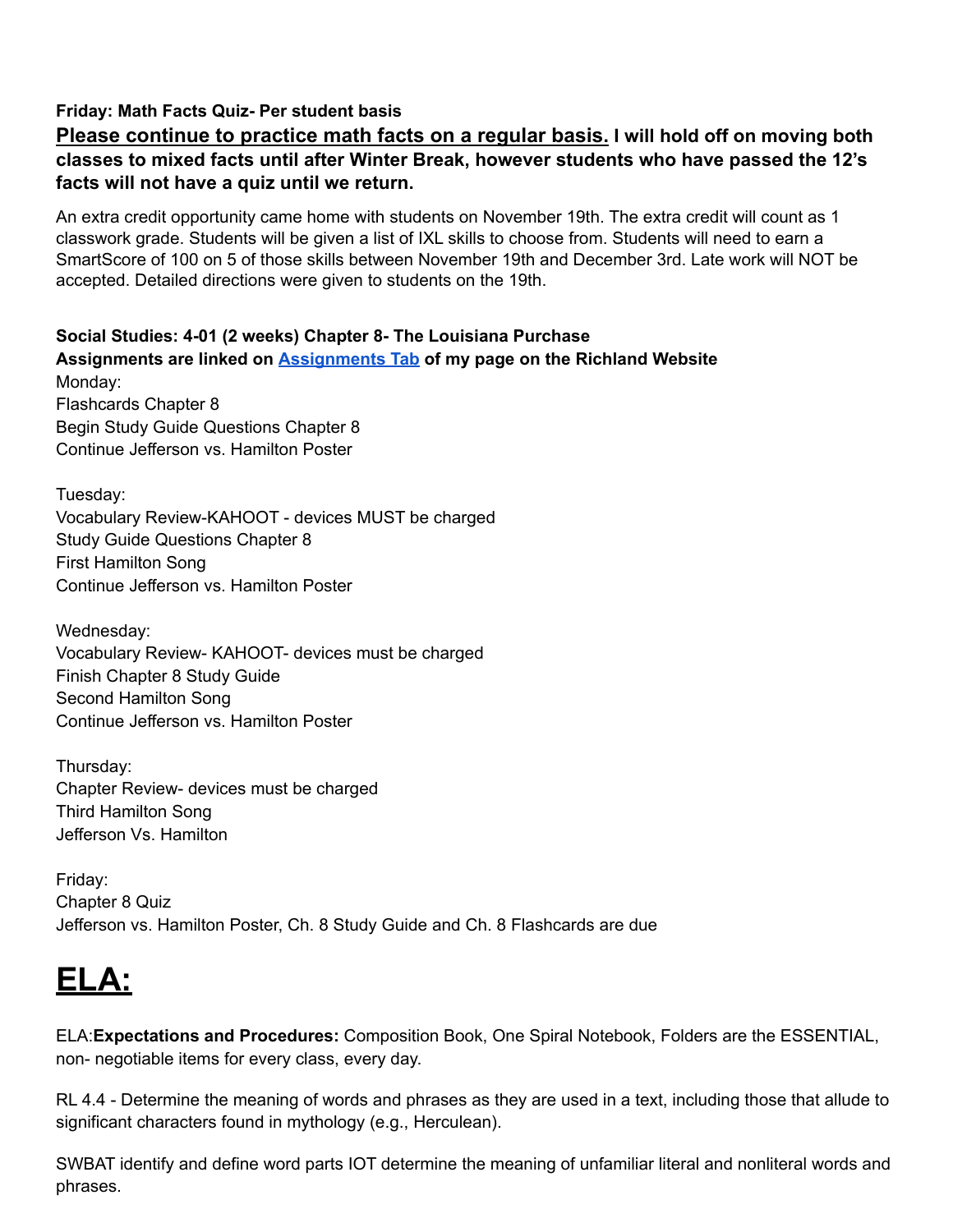SWBAT identify context clues IOT determine the meaning of unfamiliar literal and nonliteral words and phrases.

SWBAT identify and define word parts and context clues IOT determine the meaning of unfamiliar words and phrases, including those that allude to significant characters found in mythology.

Grammar-Linking Verbs

Spelling-Plurals

Clams mints props arches dresses

Parents caves glasses hobbies engines

Couches arrows enemies babies ranches

Patches mistakes supplies mosses armies

Circus germs spice batteries compasses

#### **Science: 4-04 (2 weeks)**

Monday: Science Book, Flashcards, Study Guide

- · Create flashcards
- · Begin Study Guide

Tuesday: Science Book, Flashcards, Study Guide, Device

- · Kahoot!
- · Review Flashcards
- · Continue Study Guide
- · Brainpop

Wednesday: Science Book, Flashcards, Study Guide, Device

- · Kahoot!
- · Review Flashcards
- · Read pages 142-143
- · Finish Study Guide

·LAB

Thursday: device

Friday: